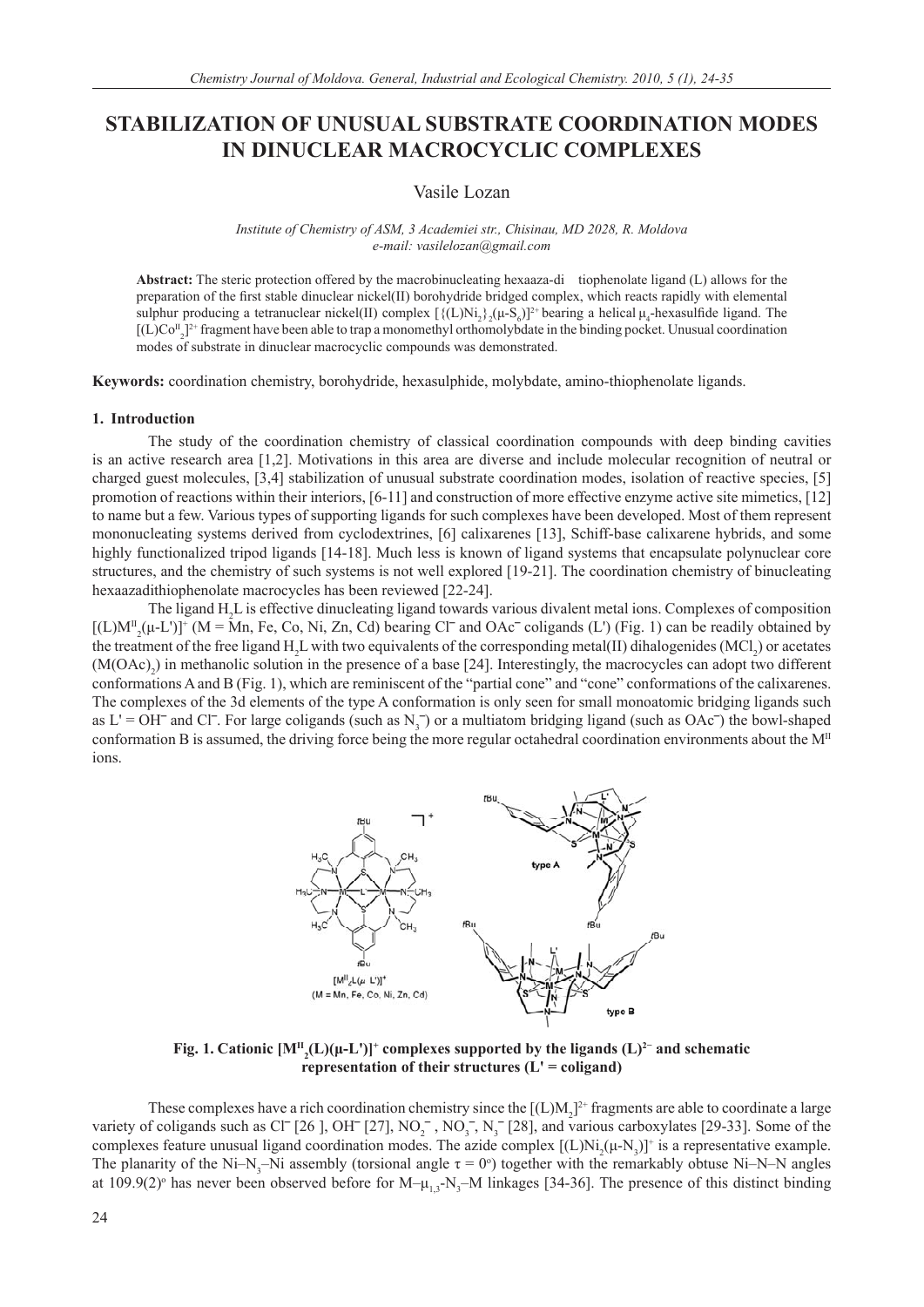mode can be traced to the complementary size and form of the binding pocket of the  $[(L)Ni<sub>2</sub>]^{2+}$  complex. The hydrazine complex  $[(L)Ni_{2}(\mu-N_{2}H_{4})]^{2+}$  is an example for a complex that features an unusual conformation of a small neutral inorganic molecule. Free hydrazine exists predominantly in the gauche conformation at room temperature (dihedral angle  $\tau \sim 100^\circ$ ) [37], also most commonly seen in dinuclear hydrazine complexes [38,39]. In [(L)Ni<sub>2</sub>( $\mu$ -N<sub>2</sub>H<sub>4</sub>)]<sup>2+</sup> the  $N_2H_4$  ligand can only adopt the *cis* (ecliptic) conformation (τ = 3.7°). To the best of our knowledge, such a coordination mode is without precedence in dinuclear transition metal hydrazine complexes [40–44], albeit it is documented for mononuclear species [45,46]. The ecliptic N<sub>2</sub>H<sub>4</sub> conformation is presumably a consequence of repulsive NH···C<sub>aryl</sub> van der Waals interactions between the  $N_2H_4$  molecule and (L)<sup>2-</sup>.

 Table 1 lists the synthesized complexes and their labels. Of these, the complexes 1, 2, 3 and 9 have been reported earlier [26,27,30,47].

*Table 1*

| Synthesized complexes and their labels [a] |                                                                              |                                                      |  |  |  |  |
|--------------------------------------------|------------------------------------------------------------------------------|------------------------------------------------------|--|--|--|--|
|                                            | $[(L)Ni, (\mu-L')]^{+}$                                                      | Ľ                                                    |  |  |  |  |
| 1 <sup>b</sup>                             | $[(L)Ni,(µ-Cl)]^+$                                                           | Chloride, Cl-                                        |  |  |  |  |
| $2^{\circ}$                                | $[(L)Ni2(\mu-OH)]+$                                                          | Hydroxide, OH <sup>-</sup>                           |  |  |  |  |
| 3 <sup>d</sup>                             | $[(L)Ni2(\mu-CIO4)]+$                                                        | Perclorate, $ClO4$                                   |  |  |  |  |
| $\overline{4}$                             | $[(L)Ni2(\mu-BH4)]+$                                                         | Borohydride, BH <sub>4</sub>                         |  |  |  |  |
| 5                                          | $[(L)Ni,(µ-HCOO)]^+$                                                         | Formiate, HCOO                                       |  |  |  |  |
| 6                                          | $[(L)Ni2(\mu-SH)]^{+}$                                                       | Hydrosulfide, HS <sup>-</sup>                        |  |  |  |  |
| 7                                          | $[\{(L)Ni, \}, (\mu-S_{6})]^{2+}$                                            | Hexasulfide, $S_6^-$                                 |  |  |  |  |
| 8                                          | $[(L)Ni,(µ-SPh)]^{2+}$                                                       | Thiophenol, $C_6H_5S^-$                              |  |  |  |  |
| <b>Qe</b>                                  | $[(L)Co2(\mu-Cl)]^{+}$                                                       | Chloride, Cl-                                        |  |  |  |  |
| 10                                         | $[(L)Co_{2}(\mu-MoO_{4})]^{+}$                                               | Molybdate, $MoO42$                                   |  |  |  |  |
| 11                                         | $[(L)Co2(\mu-MoO3(OMe))]^{+}$                                                | Methylmolybdate, MoO <sub>3</sub> (OMe) <sup>-</sup> |  |  |  |  |
|                                            | [a] The complexes were isolated as $CIO$ or RPh $\bar{ }$ salts [b] Ref [26] |                                                      |  |  |  |  |

[a] The complexes were isolated as  $ClO<sub>4</sub><sup>-</sup>$  or BPh<sub>4</sub><sup>-</sup> salts. [b] Ref. [26].

[c] Ref. [27]. [d] Ref. [47]. [e] Ref. [30].

 In the following, selected examples of unusual substrate coordination modes originating from this work will be presented and discussed.

#### **2. Stabilisation of a bridging borohydride co-ligand in dinickel(II) macrocyclic complex**

 The search for dinuclear dithiolato-bridged complexes which model key features of the active site of hydrogenase enzymes is an active research area [48,49]. Two main strategies exist to access such compounds. One involves the addition of an electrophilic metal-carbonyl fragment to a nucleophilic metal complex with *cis*-oriented thiolate functions [50]. The resulting [NiFeS<sub>2</sub>], or [Fe<sub>2</sub>S<sub>2</sub>], assemblies are co-ligated with CO and CN<sup> $-$ </sup> and represent good structural analogues of the proposed active site structures, as demonstrated recently by a number of research groups [51–54]. In the other strategy, macrocyclic dinucleating polyaza-dithiolate ligands are used for the cluster assembly [55]. Until now this strategy has only allowed for the production of homodinuclear nickel complexes, and it is unclear at present whether these more classical Werner type coordination compounds will ever be able to bind the biologically relevant co-ligands CO, CN<sup>-</sup> and H<sup>-</sup>. Herein we provide the first evidence for nickel–hydrogen interactions in such compounds. Our study was initiated by the recent discovery of Desrochers et al. [56], who demonstrated that the sterically encumbered hydrotris-(3,5-dimethyl-pyrazolyl)borate ligand ( $Tp^*$ ) can stabilize a hydrogen-rich nickel environment in  $[Tp^*Ni<sup>II</sup>( $\mu_{1,3}$ -BH<sub>4</sub>)].$  In order to test whether similar dinickel(II) complexes with a bridging borohydride coligand are supported by the dinucleating hexaaza-dithiophenolate ligand  $(L)^{2-}$  [26] an acetonitrile solution of the chloro-bridged complex  $[(L)Ni<sup>T</sup><sub>2</sub>(\mu-Cl)] ClO<sub>4</sub>(1-ClO<sub>4</sub>)$  was treated with n-Bu<sub>4</sub>NBH<sub>4</sub> under an argon atmosphere at ambient temperature. Unlike  $[Tp^*Ni<sup>T</sup>C]$ , [56] however, no reaction occurred. In a second approach, the reaction was carried out using the dark green perchlorato-bridged complex  $[(L)Ni<sup>T</sup><sub>2</sub>(\mu$ -ClO<sub>4</sub> $)]ClO<sub>4</sub>$  (**3**·ClO<sub>4</sub> $)$  which was prepared by Cl<sup> $-$ </sup> abstraction from **1-ClO<sub>4</sub>** with Pb(ClO<sub>4</sub>)<sub>2</sub>. This gave a pale-green solution of the desired borohydrido-bridged complex **4**, which was isolated as its  $BPh_4^-$  salt in ca. 75% yield. In the absence of air and protic reagents this compound is stable for weeks, both in the solid state and in solution. This stability is quite remarkable given that nickel(II) complexes of sterically less demanding ligands are readily reduced to nickel boride [57].

IR measurements of solid  $4$ ·BPh<sub>4</sub> showed intense absorption bands at 2390, 2360, 2153 and 2071 cm<sup>-1</sup> indicative of terminal B–H and bridging B–H···Ni functions [58]. The UV-Vis spectrum recorded in acetonitrile suggested the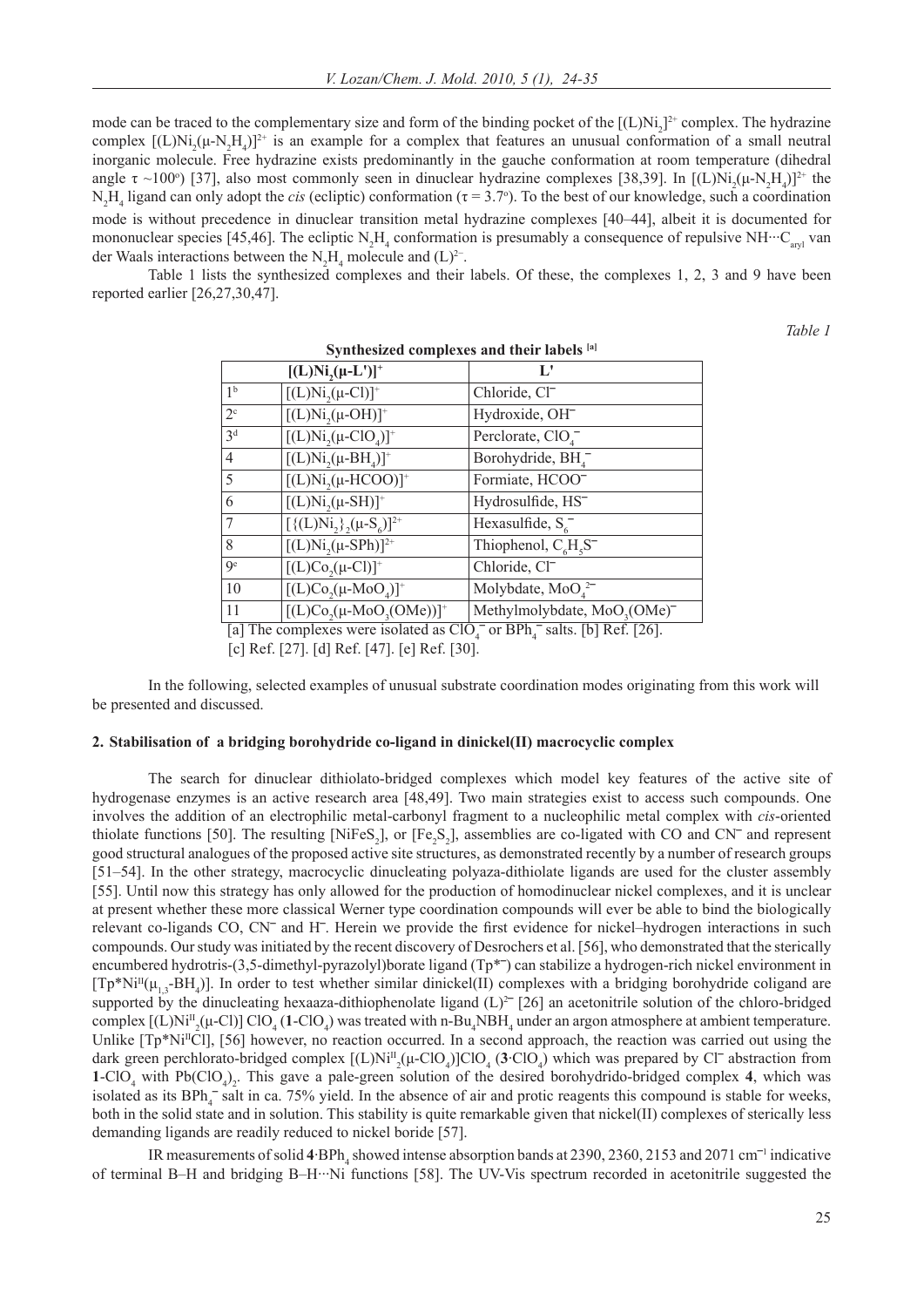presence of octahedral Ni(II) ions  $[\lambda = 650 \ (v_2)$  and 1074 nm  $(v_1)$ ] [29]. Final confirmation came from an X-ray crystal structure determination of  $4$ ·BPh<sub>4</sub>·2MeCN (Fig. 2). As can be seen, the BH<sub>4</sub><sup>-</sup> ion bridges the two Ni(II) centres in a symmetrical fashion to generate a bioctahedral  $N_3 Ni^{II}(\mu-S)_2(\mu-BH_4)Ni^{II}N_3$  core structure that has never been observed before in nickel–thiolate chemistry. There are no interactions between the MeCN of solvent of crystallization and the  $[(L)Ni<sup>T</sup><sub>2</sub>(\mu-BH<sub>4</sub>)]<sup>+</sup>$  cations. The average Ni–H distance at 1.89(4) Å compares well with that in the mononuclear  $\text{NiS}_4\text{H}_2$  complex  $\text{[Ni}^{\text{II}}(\text{bmp})_2\text{]}$  (bmp = bis(2-mercapto-1-methyl-imidazolyl)-borate), [59] the only other sulfur-rich Ni(II) complex with B–H…Ni interactions that has been structurally characterised.





**Fig. 2. ORTEP representation of the structure of complex 4 at 50% probability ellipsoids. Hydrogen**  atoms, except those of the BH<sub>4</sub><sup>-</sup> coligand, have **been omitted for clarity.**

**Fig. 3. ORTEP representation of the structure of the formato complex 5 with thermal ellipsoids drawn at the 50% probability level. Hydrogen atoms, except that of the formato coligand, have been omitted for clarity.**

Preliminary results show that  $4$  reacts with protic reagents HA, such as HCl,  $H_2O$ , or HCO<sub>2</sub>H with liberation of  $H_2$  and formation of the respective  $[(L)Ni^{\text{T}}_2(A)]^+$  species  $(A = Cl^- 1, OH^- 2$  and  $HCO_2^- 5)$ . The new complex 5 is also readily produced by the reaction of  $3$  with  $CO_2$ . IR measurements of  $5$ ·BPh<sub>4</sub> showed two absorption bands at 1602 and 1424 cm<sup>-1</sup>, attributable to the symmetric and antisymmetric stretching frequencies of a  $\mu_{1,3}$ -bridging formate ion. This was also confirmed by an X-ray crystal structure determination of 5 BPh<sub>4</sub> (Figure 3). The electronic absorption spectra of 5 exhibits two weak absorption bands at 651 and 1114 nm which can be assigned to the spin-allowed  ${}^3A_{2g} \rightarrow {}^3T_{1g} (v_2)$ and  ${}^3A_{2g} \rightarrow {}^3T_{2g} (v_1)$  transitions of a nickel(II) (S = 1) ion in O<sub>h</sub> symmetry [37]. There is also a weak shoulder around 910 nm attributable to a spin-forbidden  ${}^3A_{2g} \rightarrow {}^1E_g(D)$  transition which gains intensity due to the lowering of the symmetry. The  ${}^3A_{1g} \rightarrow {}^3T_{1g}$ (P) transition (expected below 400 nm) is obscured in each case by the strong thiolate-to-Ni(II) LMCT transitions which occur in the same spectral region.

In summary, we have prepared the first stable dinuclear nickel(II) borohydrido-bridged complex of a macrodinucleating hexaaza-dithiophenolate ligand. Work in progress is directed towards the synthesis of related compounds with bridging hydride ligands by taking advantage of the steric protection offered by the supporting ligand. Such compounds may also aid in understanding the electronic structures and the reactivities of the dinuclear active sites of the hydrogenase enzymes.

## **3. Macrocyclic dinickel(II) complexes colligated by hydrosulfi de and hexasulfi de ions**

So far, our studies have been confined to complexes bearing different coligands, we have now examined the capability of the  $[(L)Ni<sub>2</sub>]<sup>2+</sup> fragment to bind as coligand hydrosulfide (HS<sup>-</sup>). Our motivation in this area are diverse and$ include: a) hydrosulfide complexes of labile transition-metal ions are rather scarce  $[60-64]$ ; b) the hydrosulfide ion is a biologically relevant molecule [65]; c) nickel sulfur bonding is of importance in bioinorganic [66–68] and biomimetic chemistry  $[69–70]$ ; d) the chemistry of SH<sup> $-$ </sup> containing complexes is of relevance to metal sulfide hydrosulfurization catalysts [71-73]; and e) coligands with "soft" donor atoms have not been incorporated in the binding pocket of the  $[M^{\text{II}}_{2}L]^{n+}$  complexes.

A general problem associated with the preparation of hydrosulfide complexes is further aggregation which leads to the formation of polynuclear sulfido complexes and eventually to insoluble metal sulfides. Herein we demonstrate that the sterically demanding supporting ligand  $L^2$  enables the isolation and characterization of the stable hydrosulfide. The synthetic procedures are depicted in Scheme 1.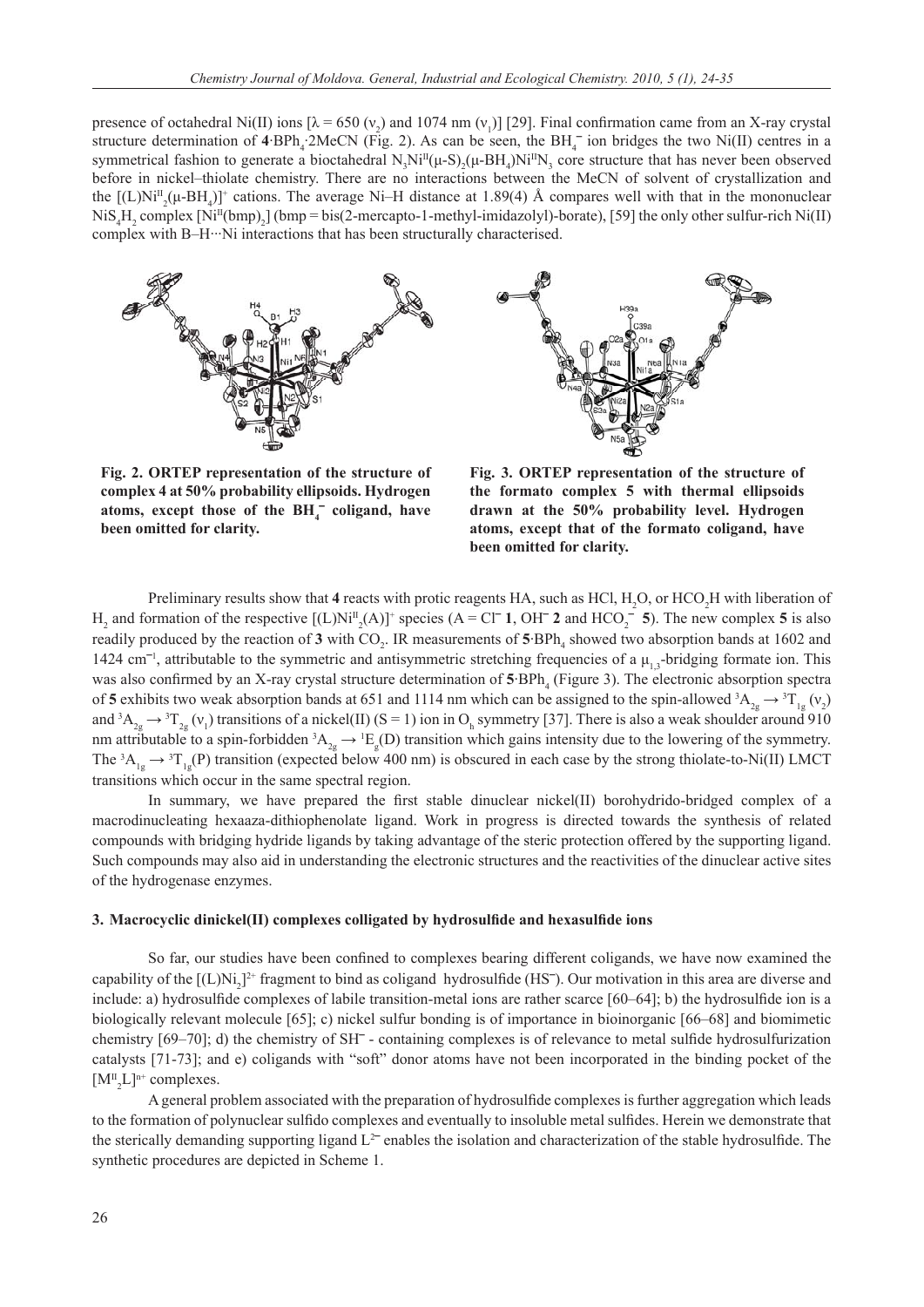

#### *Scheme 1.* **Preparation of complexes 6 and 7.**

Initial attempts aimed at the synthesis of the hydrosulfide complex  $[Ni_2L(SH)]^+$  (6) followed the method of preparing the hydroxide complex  $[Ni_2L(OH)]^+(2)$  from  $[Ni_2L(Cl)]^+(1)$  and  $(n-Bu_4N)OH$ , [27] but surprisingly, 1 proved to be substitutionally inert in reactions with  $Na_2S \cdot 9H_2O$  or  $(Et_4N)SH$  [74]. The reduction of elemental sulfur by the borohydride complex  $[Ni_{2}^{II}L(BH_{4})]^{+}$  (4) [75] was sought as an alternative procedure. Indeed, when green  $4 \text{ ClO}_4$  was treated with 1 equiv of S powder in  $CH_3CN$ , a yellow-brown solution forms immediately, and the desired hydrosulfide complex 6 can be isolated from methanol as a brown-yellow  $ClO<sub>4</sub><sup>-</sup>$  salt in >70% yields. This reaction presumably involves thioborate/polysulfide intermediates (as in the LiBH<sub>4</sub>/S<sub>8</sub> system) [76,77] which hydrolyze during workup to produce hydrosulfide anions which are trapped by the  $[Ni^{\text{II}}_{2}L]^{2+}$  fragment. It should be noted that complex **6** is also obtained, in similarly high yields, from reactions in acetonitrile of the extreme labile perchlorato complex  $[Ni_2L(CIO_4)]$  $ClO_4$  (3·ClO<sub>4</sub>) with 1 equiv of Na<sub>2</sub>S·9H<sub>2</sub>O, followed by workup from methanol. That polysulfide ions are indeed involved in these transformations was confirmed by the isolation of the hexasulfide complex  $[\{Ni_2L\}_2(\mu-S_6)]$  (BPh<sub>4</sub>)<sub>2</sub> (7·(BPh<sub>4</sub>)<sub>2</sub>). This material could be reproducibly obtainned in yields as high as  $70\%$  when elemental sulfur is reacted with  $4\text{ ClO}_4$  in MeCN in a 3:1 molar ratio followed by workup from wet methanol as indicated in Scheme 1. At larger (4:1) or smaller (2:1) S/3 ratios a yellow-brown solid of unknown composition precipitates. The complexes **6** and **7** are stable for weeks in the absence of air and protic reagents both in the solid state and in solution. This stability is quite remarkable given that hydrosulfide complexes of sterically less demanding ligands are readily transformed into polysulfides or metal sulfi des [63]. In the presence of air the yellow-brown color of solutions of **6** and **7** fades away within about 24 h and green products of unknown compositions precipitate.

The ESI-MS of a freshly prepared acetonitrile solution of **6** shows two nickel-containing fragments at  $m/z = 472.68$  and 412.68 neither of which is the parent peak. The infrared spectrum of 6 BPh<sub>4</sub> shows a weak sharp  $v(SH)$ band at 2552 cm<sup>-1</sup> typical for complexes with SH<sup>-</sup> groups [78]. For  $7 \cdot (BPh_4)_2$  two weak IR bands appeared at 468 and 440 cm<sup>-1</sup>, attributable to the S-S stretching modes of the  $S_6^2$  unit. These values agree well with those reported for  $K_2S_6$  and other compounds with a  $S_6^2$  unit [79]. Electronic absorption spectra for  $6 \text{ClO}_4$  and  $7 \cdot (\text{ClO}_4)_2$  complexes feature three intense absorption maxima in the UV at ~270 nm, ~300 nm, and 330 nm. These are characteristic for nickel complexes of  $L^2$ . The former two can be attributed to  $\pi \cdot \pi^*$  transitions within the aromatic rings of the supporting ligand whereas the latter corresponds to a thiophenolate  $\rightarrow$  Ni<sup>II</sup> charge transfer absorption. Unfortunately, the ligand-to-metal charge transfer (LMCT) bands involving the SH<sup> $-$ </sup> and S<sub>6</sub><sup>2–</sup> groups are not resolved. Above 500 nm complex 4 exhibits two weak absorption bands at 663 and 1175 nm which can be assigned to the spin-allowed  ${}^{3}A_{2g} \rightarrow {}^{3}T_{1g} (v_2)$  and  ${}^{3}A_{2g} \rightarrow {}^{3}T_{2g} (v_1)$ transitions of a nickel(II)  $(S = 1)$  ion in  $O_h$  symmetry [80]. The corresponding values for **6** are significantly blue-shifted to 647 and 1102 nm, respectively. The  ${}^3A_{1g} \rightarrow {}^3T_{1g}$  (P) transition (expected below 400 nm) is obscured in each case by the strong LMCT transitions. From the  $v_1$  transition one can obtain rough estimates of the octahedral splitting parameters  $\Delta_{\text{oct}}$  for **4** (≈8511 cm<sup>-1</sup>) and for **6** (≈9074 cm<sup>-1</sup>), respectively. Such low values for  $\Delta_{\text{oct}}$  (i.e.,  $\Delta_{\text{oct}}$  (**4**, **6**) <  $\Delta_{\text{oct}}$  [Ni(H<sub>2</sub>O)<sub>6</sub>]<sup>2+</sup>) 8500 cm<sup>-1</sup>) are quite typical for  $N_3 Ni^{II}(\mu - SR)$ <sub>3</sub> chromophores [81]. In general, thiolates induce only weak ligand field strengths because of their poor  $\sigma$ -donor bonding abilities. The same is true for the SH<sup> $-$ </sup> and S<sub>6</sub><sup>2–</sup> ligands as indicated by the data in Table 2. Complexes 4 and 6 have the lowest  $\Delta_{\text{oct}}$  values. The  $\Delta_{\text{oct}}$  value for the  $[(L)Ni_2(\mu$ -SPh)<sup>+</sup> complex 8 (8764 cm-1) lies between the values of **4** and **6**. On the basis of these data, the σ-donor bonding ability of the SR-groups can be ranked as follows:  $S_6^2 > SPh^- > SH^-$ .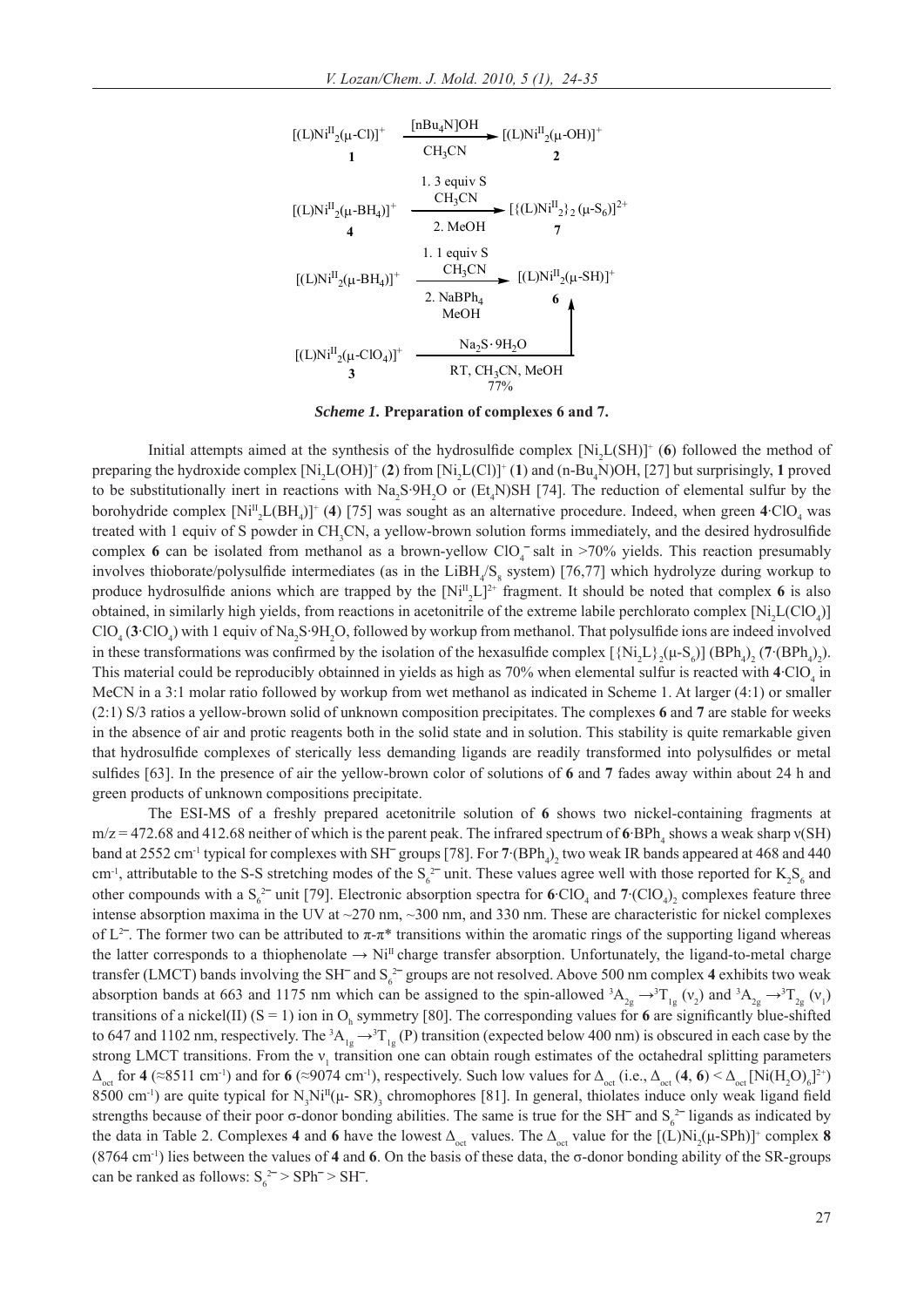| complex        | coligand         | $v_{\gamma}/nm$ | $v_{\nu}$ /nm                                                                                                                           | $\Delta_0 / \text{cm}^{-1}$ |
|----------------|------------------|-----------------|-----------------------------------------------------------------------------------------------------------------------------------------|-----------------------------|
| 1 <sup>a</sup> | $Cl^-$           | 658(41)         | 998(67)                                                                                                                                 | 10020                       |
| $2^{\rm a}$    | $OH^-$           | 655(52)         | 1056(40)                                                                                                                                | 9470                        |
| 3 <sup>b</sup> | ClO <sub>4</sub> | 578(129)        | 1066(86)                                                                                                                                | 9381                        |
| $4^{\rm a}$    | $BH^{-}_{4}$     | 650(43)         | 1074(77)                                                                                                                                | 9311                        |
| 6 <sup>b</sup> | $SH-$            | 663(32)         | 1175(49)                                                                                                                                | 8511                        |
| 7 <sup>b</sup> | $S_{c}^{2-}$     | 647(56)         | 1102(72)                                                                                                                                | 9074                        |
| 8 <sup>a</sup> | $SPh^-$          | 667(52)         | 1141(68)                                                                                                                                | 8764                        |
|                |                  |                 | $\frac{1}{4}$ Data refer to the BPh <sub>4</sub> <sup>-</sup> salts. <sup>b</sup> Data refer to the ClO <sub>4</sub> <sup>-</sup> salts |                             |

**Selected UV/Vis Data for complexes 1-4 and 6-8**

The structures of complexes **6** and **7** were further substantiated by X-ray crystallography. The atomic numbering scheme used for the central  $N_3 Ni(\mu-S_3NiN_3$  core in 6 was also applied for 7 to facilitate structural comparisons. The structure determination of [Ni<sub>2</sub>L(SH)]BPh<sub>4</sub>·MeOH·2H<sub>2</sub>O unambiguously confirmed the presence of the cationic hydrosulfide complex  $[Ni_2L(\mu\text{-}SH)]^+$  (Figure 4).



Fig. 4. Structure of the hydrosulfide complex 6 in crystals of 6·BPh<sub>4</sub>·MeOH·2H<sub>2</sub>O. Hydrogen atoms are omitted **for reasons of clarity. The dashed line indicates a hydrogen bond between the SH moiety and the MeOH solvate molecule (S(3)**···**O(1b) 3.285 Å).**

 Although the SH hydrogen atom could not be located from difference Fourier electron density maps, its presence is implied by IR spectroscopy and charge considerations (assuming the presence of one dianionic  $L^2$ , one BPh<sub>4</sub>, one SH<sup>-</sup>, and two Ni<sup>2+</sup> ions). There is also a MeOH solvate molecule that lies in the vicinity of the SH unit (S···OMeOH 3.285 Å) indicative of a weak SH···OMeOH hydrogen bond [82,83]. Unlike in isoelectronic  $[(L)Ni_{2}(\mu$ -Cl)]<sup>+</sup> (1) or in  $[(L)Ni<sub>2</sub>(\mu-OH)]^+$  (2), the macrocycle adopts the bowl-shaped conformation B as observed in  $[(L)Ni<sub>2</sub>(\mu-CIO<sub>4</sub>)]^+$  (see Figure 1 for a schematic representation of the two conformations) [47]. The presence of the type B conformation of  $L^{2-}$  in 4 presumably relates to the larger ionic radii of the SH-group (OH<sup>-</sup>: 1.19 Å, Cl<sup>-</sup>: 1.67 Å, SH<sup>-</sup>: 1.93 Å) [84]. Previous work has shown that the conformation of  $L^2$  is coupled to the size of the coligand L' in the  $[Ni_2L(L')]^+$ complexes  $[28,85]$  L<sup>2-</sup> adopts the bowl-shaped conformation when L' is large, the driving force being the more regular octahedral coordination environment about the  $Ni<sup>2+</sup>$  ions. Similar arguments can be used to explain the different structures of **1**, **2**, and **6** (which bear all single-atom bridging ligands). Thus, upon going from the μ-OH complex **2** to the μ-Cl complex **1** the macrocycle maintains conformation A and the deviations of the L-M-L angles from the ideal values increase; particularly affected are the N-M-X *trans* angles. On the other hand, upon going from **2** to the SH complex  $6$ ,  $L^{2-}$  changes its conformation and the NiN<sub>3</sub>S<sub>3</sub> polyhedra become more regular. A number of dinuclear nickel complexes with μ-SR groups have been reported in the literature [86,87]. Pohl has reported a dinickel complex with two bridging SH groups [88]. As far as we are aware, 6 is the first dinickel complex with a single μ-SH group. The average Ni-SR (thiolate) bond length of 2.479(1) Å in 6 is quite typical for six-coordinate Ni<sup>II</sup> thiolate complexes. For example, the Ni-μ-SPh bonds in the octahedral complexes  $[Ni(\text{terpy})(\mu\text{-SPh})_2]_2$  6MeOH [89] and  $[(L)Ni_2(\mu\text{-OAc})]BPh_4$  [90] are 2.465(2) Å and 2.471(1) Å long, respectively. However, the Ni-µ-SH distances in 6 (mean 2.527(1) Å) are significantly longer than the Ni-µ-SR(thiolate) bonds. This is in good agreement with the notion that the SH<sup>-</sup> ligands are weaker σ-donors than thiophenolates. It should be noted that the Ni···Ni distance in **6** at 3.295(1) Å is quite long for complexes containing face-sharing  $N_3Ni(\mu-SR)_3 NiN_3$  structures. In the trinuclear complexes  $[\{Ni_2L''\}_2Ni]^+$  and  $[\{Ni_2L''\}_2Ni]^2$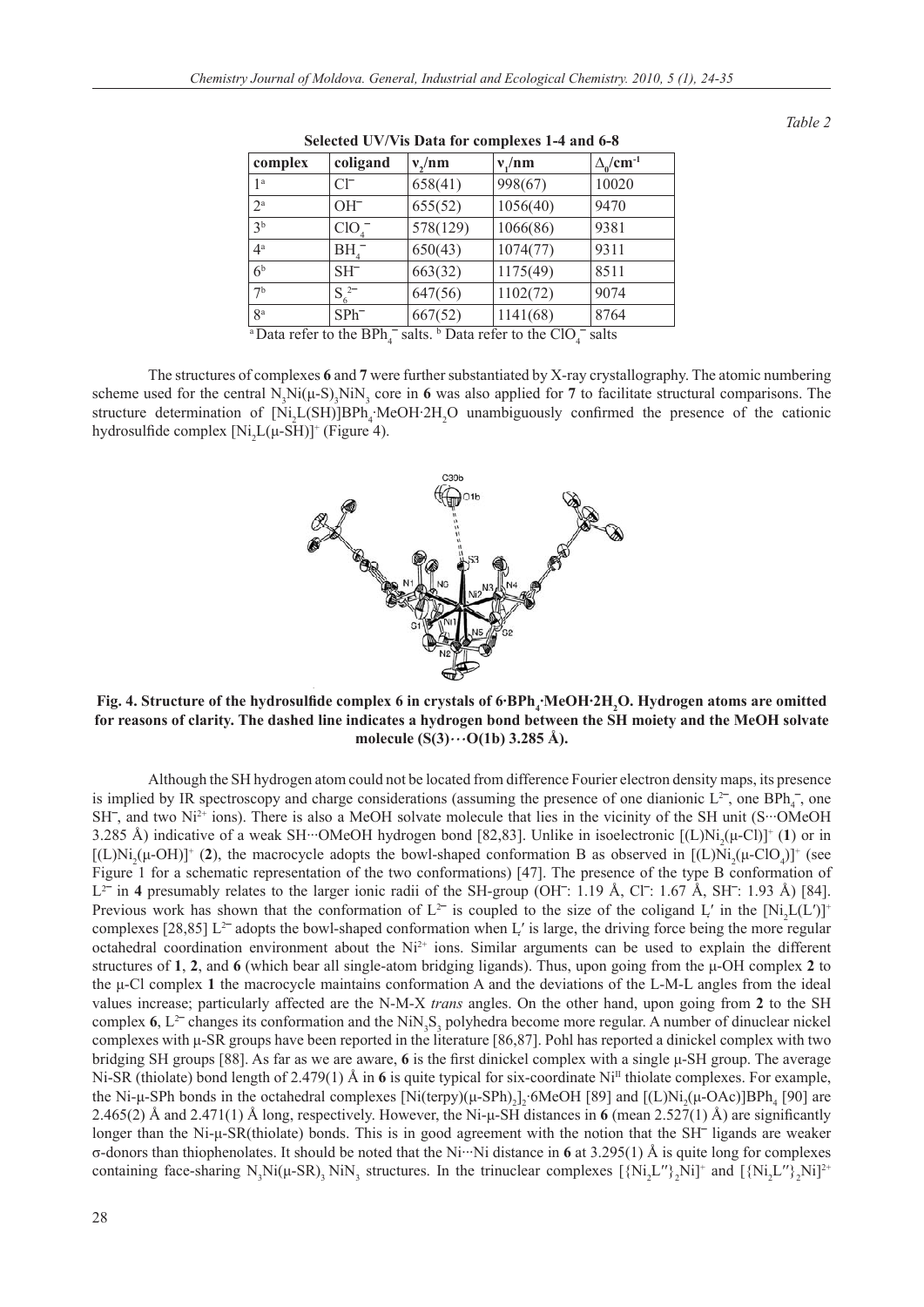(L''- octadentate  $N_3S_3$  ligand), the nickel atoms are separated by only 3.008(2) and 3.029(1) Å [91]. Likewise, for  $[Ni_2L''_3]^{2+}$  (L''' - tridentate N<sub>2</sub>S ligand) the Ni…Ni distance is 3.064(1) Å [92]. The Ni-S-Ni angles in these complexes range from 78.9 to 80.16° and are thus more obtuse than in **6** (83.3-81.4°).

The crystal structure of  $[\{Ni_2L\}_2(S_6)]$ ·(BPh<sub>4</sub>)<sub>2</sub>·5MeCN (7·(BPh<sub>4</sub>)<sub>2</sub>·5MeCN) consists of discrete tetranuclear  $[\{Ni_2L\}_2(\mu-S_6)]^{2+}$  dications, tetraphenylborate anions, and acetonitrile solvate molecules. Figure 5 provides an ORTEP view of the structure of 7. Two dinuclear [Ni<sub>2</sub>L] subunits are linked via a helical  $S_6^2$  chain. Again, both [Ni<sub>2</sub>L]<sup>2+</sup> subunits feature a bowl-shaped conformation for reasons likely to be similar to those detailed above for **6**. The average S-S bond length is 2.065(2) Å, and the dihedral S-S-S-S angles range from 76.4 to 94.3°. Similar values are observed in plastic sulphur [93] and other  $S_6^{2-}$  systems [94,95]. It should be noted that the Ni- $\mu$ - $S_6$  bond lengths in **7** (mean 2.479(2) Å) are significantly shorter than the Ni-μ-SH bonds in 6 averaging 2.527(1) Å, an observation that correlates nicely with the stronger  $\sigma$ -bonding ability of the  $S_6^2$  ion (vide infra). There are no unusual features as far as bond lengths and angles of the  $[Ni_2L]^2$ <sup>+</sup> units are concerned. The average Ni-N (2.262(7) Å) and Ni-S (2.498(2) Å) bond lengths in 6 are similar to the values of the compound above. There are no significant intermolecular interactions between the  $Ni<sup>H</sup><sub>4</sub>$  complexes within the lattice. The shortest intermolecular  $Ni··Ni$  distance is at 7.711(1) Å. The present coordination mode of the  $S_6^2$ <sup>-</sup> dianion linking two binuclear N<sub>3</sub>Ni( $\mu$ -SR)<sub>3</sub>NiN<sub>3</sub> cores is also without precedence in the literature.



**Fig. 5**. Structure of the  $[\{(L)Ni_2\}(\mu-S_6)]^{2+}$  dication in crystals of 7·(BPh<sub>4</sub>)<sub>2</sub>·5MeCN. Thermal ellipsoids are drawn at the 30% probability level. Only one orientation of the disordered  $S_6^2$  unit is displayed. Hydrogen atoms are **omitted**

The main findings of these investigations can be summarized as follows: (a) the steric protection-offered by the supporting ligand  $L^2$  allows for the preparation and isolation of stable hydrosulfide complexes of labile transition metal ions; (b) the  $[(L)Ni_{2}(\mu-BH_{4})]^{+}$  complex reacts rapidly with elemental sulfur and represents a versatile starting material for  $[(L)Ni_2(\mu-SH)]^+$ ; (c) polysulfide complexes such as  $[\{(L)Ni_2 \} _2(\mu-S_6)]^{2+}$  are also accessible from  $[(L)Ni_2(\mu-BH_4)]^+$  and  $S_8$ ; (d) unlike in [(L)Ni<sub>2</sub>( $\mu$ -Cl)]<sup>+</sup> or in [(L)Ni<sub>2</sub>( $\mu$ -OH)]<sup>+</sup>, the larger SH<sup>-</sup> and  $S_6^2$ <sup>-</sup> ions induce the bowl-shaped macrocycle conformation of type B; (e) the SH<sup> $-$ </sup> and S<sub>6</sub><sup> $2$ </sup> ions groups are characterized by their poor  $\sigma$ -donor bonding abilities.

# **4. Trapping of monomethyl orthomolybdate in the binding pocket of the [(L)CoII 2 ]2+ fragment**

 The synthesis and structural characterization of a large number of polynuclear oxo-alkoxo species of hexavalent Mo have been reported. Typical examples are polymeric  $[Mo_2O_5(OMe)_2]$  [96], tetranuclear  $[Mo_4O_{10}(OMe)_6]^2$  [97], and octanuclear  $[Mo_8O_{24}(OMe)_4]^{\text{4}+}$  [98], which can be readily prepared by solvolysis reactions of soluble isopolymolybdate anion precursors, such as  $(n-Bu_4N)_2[Mo_2O_7]$  and  $(n-Bu_4N)_4[Mo_8O_{28}]$ , in methanol [99]. While the coordination chemistry of the polynuclear oxo-alkoxo molybdates is now fairly well-understood [100], surprisingly little is known about their monomeric Mo<sup>VI</sup>O<sub>x</sub>(OR)<sub>y</sub> congeners. In particular, four coordinate molybdenum oxoalkoxides are difficult to stabilize. The neutral alkyl esters,  $MoO<sub>2</sub>(OR)<sub>2</sub>$ , bearing primary alkoxy groups (R = Me, Et, Pr) are Lewis acidic [101] and tend to oligomerize in the solution as well as in the solid state [102]. Monomeric, four-coordinate species, such as  $MoO<sub>2</sub>(O-t-Bu)<sub>2</sub>$  [103],  $MoO<sub>2</sub>(OSiPh<sub>3</sub>)<sub>2</sub>$  [104], and  $MoO<sub>2</sub>(O-2,6-t-Bu<sub>2</sub>C<sub>6</sub>H<sub>3</sub>)<sub>2</sub>$  [105], are only accessible with bulky alkoxides. The same is true for the anionic MoO<sub>3</sub>(OR)- compounds. Stable species, such as  $[Moo_3(OSi-t-Bu_3)]$ <sup>-</sup> [106],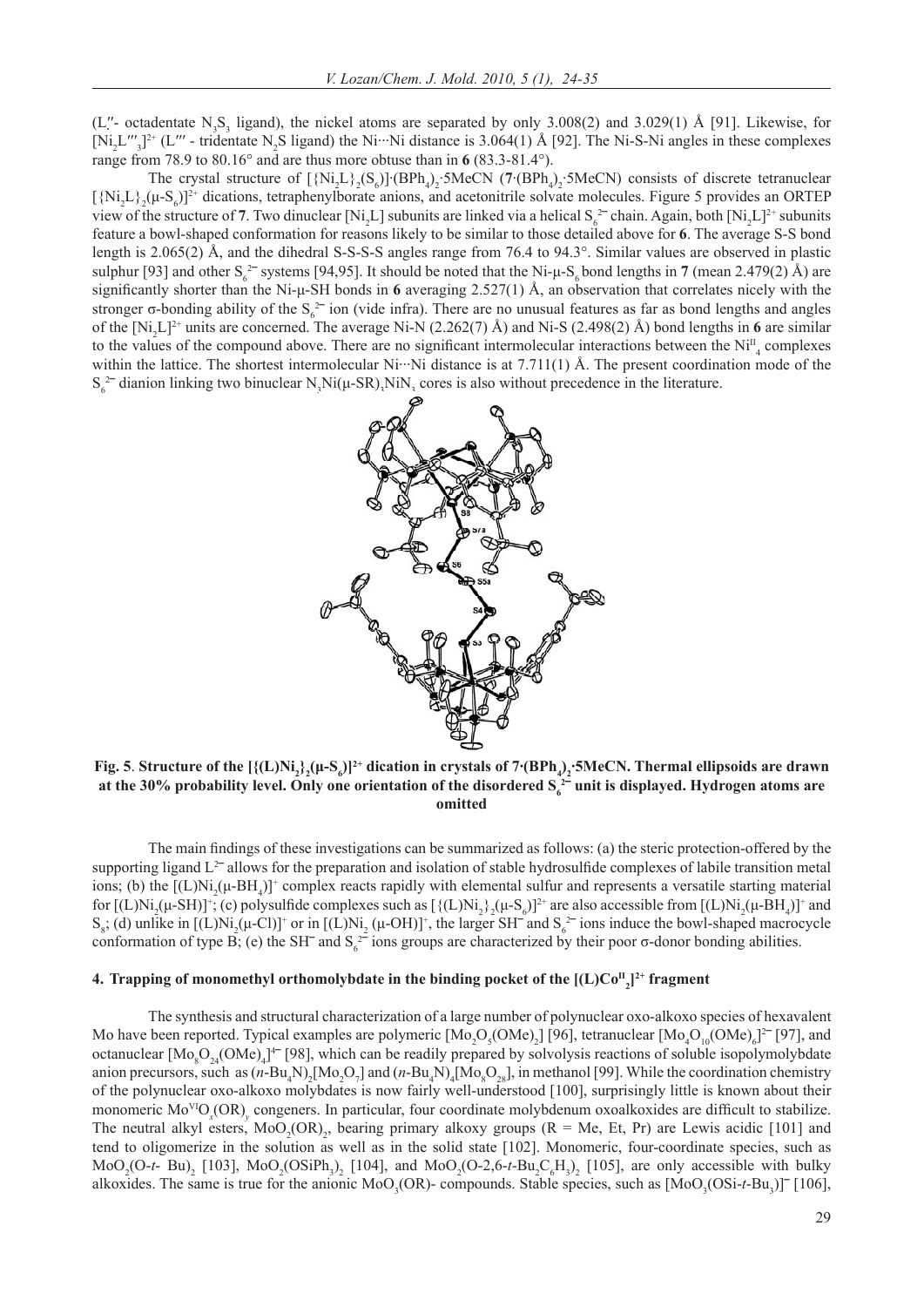do exist but only with bulky ligands [107,108]. Our study was initiated by the finding that tetrahedral oxoanions, such as  $ClO_4^-$  [47] and H<sub>2</sub>PO<sub>4</sub><sup>-</sup> [29] can be readily accommodated in the binding pocket of the dinuclear [(L)M<sub>2</sub>]<sup>2+</sup> complexes. This led us to study the ability of the  $[(L)M_2]^2$  fragment to bind tetrahedral oxoanions of the transition metals [109]. In the course of our studies, we have been able to trap the elusive  $MoO<sub>3</sub>(OMe)<sup>-</sup>$  ion.

The neutral  $Co_{2}^{II}$  complex 10 was chosen as the target compound. Following the method of preparation of  $[(L)$  $\text{Ni}_2(\text{O}_2\text{P} \text{-} (\text{OH})_2)$ <sup>+</sup> from [(L)Ni<sub>2</sub>(Cl)]<sup>+</sup> and (*n*-Bu<sub>4</sub>N)H<sub>2</sub>PO<sub>4</sub> [29], 1 was treated with (*n*-Bu<sub>4</sub>N)<sub>2</sub>MoO<sub>4</sub>, [110, 111] in CH<sub>3</sub>CN at ambient temperature for 12 h, as indicated in Scheme 2, to yield **10** as a pale-red powder. Recrystallization from dichloromethane/ethanol produced analytically pure material in 84% yield.

$$
\begin{array}{lll}\n[(L)Co^{II}_{2}(\mu\text{-}Cl)][ClO_{4}] & \xrightarrow{(nBu_{4}N)_{2}MoO_{4}} & [(L)Co^{II}_{2}(\mu\text{-}MoO_{4})] \\
 & \downarrow 9 & CH_{3}CN & 10 \\
& \text{MoO}_{3}^{2}H_{2}O & \\
& \searrow & \text{NEt}_{3}/\text{MeOH} \\
& \searrow [(L)Co^{II}_{2}(\mu\text{-}MoO_{3}(OMe)]_{2}[\text{Mo}_{4}O_{10}(OMe)_{6}] \\
& & 11\n\end{array}
$$

*Scheme 2.* **Synthesis of complexes 10 and 11.**

In another attempt, we tried to synthesize 10 by the direct reaction of 9 with an excess of  $(HNEt_3)$ <sub>2</sub>MoO<sub>4</sub> (prepared in situ from  $MoO_3$ : $2H_2O$  and  $NEt_3$ ) [112,113] in methanol, but this resulted in the formation of 11, which was reproducibly obtained as a dark-red-brown microcrystalline solid in ca. 45% yield. Attempts to generate a similar product by methanolysis of **9** have failed. Thus, the formation of **11** is simply a matter of trapping this species from solution.

The IR spectrum of 10 in KBr shows three strong absorptions at 861, 848, and 807 cm<sup>-1</sup>, which are tentatively assigned to the  $v_1(A_1)$  and  $v_3(F_2)$  stretching modes of the MoO<sub>4</sub><sup>2-</sup>unit [114]. The splitting of  $v_3$  can be traced back to the lower local symmetry of the  $\eta^2$ -bonded MoO<sub>4</sub><sup>2-</sup> ion (see the crystal structure described below). The IR spectrum of 11 exhibits several absorbances in the  $950-678$  cm<sup>-1</sup> region. The bands at  $941$ ,  $913$ ,  $880$ ,  $751$ , and  $678$  cm<sup>-1</sup> can be assigned to the various Mo-O stretching frequencies of the  $[Mo_4O_{10}(OMe)_6]^2$  anion. Similar values have been reported for  $[Ph_3MeP]_2[Mo_4O_{10}(OCH_3)_6]$  [100]. The two remaining absorptions at 803 and 818 cm<sup>-1</sup> can then be attributed to the Mo-O stretching modes of the  $[MoO<sub>3</sub>(OCH<sub>3</sub>)]$  unit, but these values should be taken as indicative rather than definitive. There may be further bands associated with the coligand that are obscured by the  $[Mo_4O_{10}(OMe)_6]^2$ absorptions. The UV/vis spectrum of **10** is very similar to that of **9**, displaying typical weak d-d transitions of octahedral high spin  $Co<sup>\Pi</sup>$  in the 300-1600 nm range [90]. The weak broad band at 1307 nm can be assigned to the  $T_{1g}(F) \rightarrow {}^4T_{2g}$  transition. The features in the 500-630 nm region are attributable to components of the parent octahedral  ${}^{4}T_{1g}(F) \rightarrow {}^{4}T_{1g}(F)$  and  ${}^{4}T_{1g}(F) \rightarrow {}^{4}A_{2g}$  ligand field transitions split by lower symmetry.

 In view of the air stability of **10**, it was of interest to determine its redox properties. Figure 6 shows its cyclic voltammogram in a dichloromethane solution. Two waves, one at  $E_{1/2}^1$  = + 0.10 V (vs SCE) with a peak-to-peak separation of 140 mV and one at  $E_{1/2}^2$  = + 0.55 V with a peak-to-peak separation of 146 mV, are observed. These oxidations correspond to metal-centered oxidations of the Co<sup>II</sup>Co<sup>II</sup> species 10 to its mixed-valent Co<sup>II</sup>Co<sup>III</sup> and fully oxidized Co<sup>III</sup>Co<sup>III</sup> forms (eqs 1 and 2, respectively). Thus, as was observed previously for **9**, the divalent Co<sup>II</sup> oxidation level is enormously stabilized over the trivalent state. Likewise, within our potential window, no reductions of theMoO<sub>4</sub><sup>2</sup> ion are detected.

$$
\begin{array}{llll}\n[(L)Co^{III}Co^{II}(MoO_{4})]^{+} + e^{-} & \leftrightarrow & [(L)Co^{II}(MoO_{4})] & E^{1}_{1/2} & (1) \\
[(L)Co^{III}Co^{III}(MoO_{4})]^{2+} + e^{-} & \leftrightarrow & [(L)Co^{III}Co^{II}(MoO_{4})]^{+} & E^{2}_{1/2} & (2)\n\end{array}
$$

 The normal potentials for **10** are slightly shifted to more negative potentials when compared with those of the acetate-bridged complex  $[(L)Co_{2}^{II}(\mu-OAc)]^{+}(E_{1/2}^{I}=0.21 \text{ V}; E_{1/2}^{2}=0.60 \text{ V})$  [30]. These differences are likely a consequence of the charge differences. Recall that 10 is a neutral species whereas  $[(L)Co_{2}^{II}(\mu-OAc)]^{+}$  is a mono-cation. It should be noted that the oxidized species are only stable on the time scale of a cyclic voltammetry experiment. All attempts to prepare these compounds by electrochemical or chemical oxidation led to unidentified decomposition products. Thus, while some of the above oxidations appear electrochemically reversible, they are all chemically irreversible.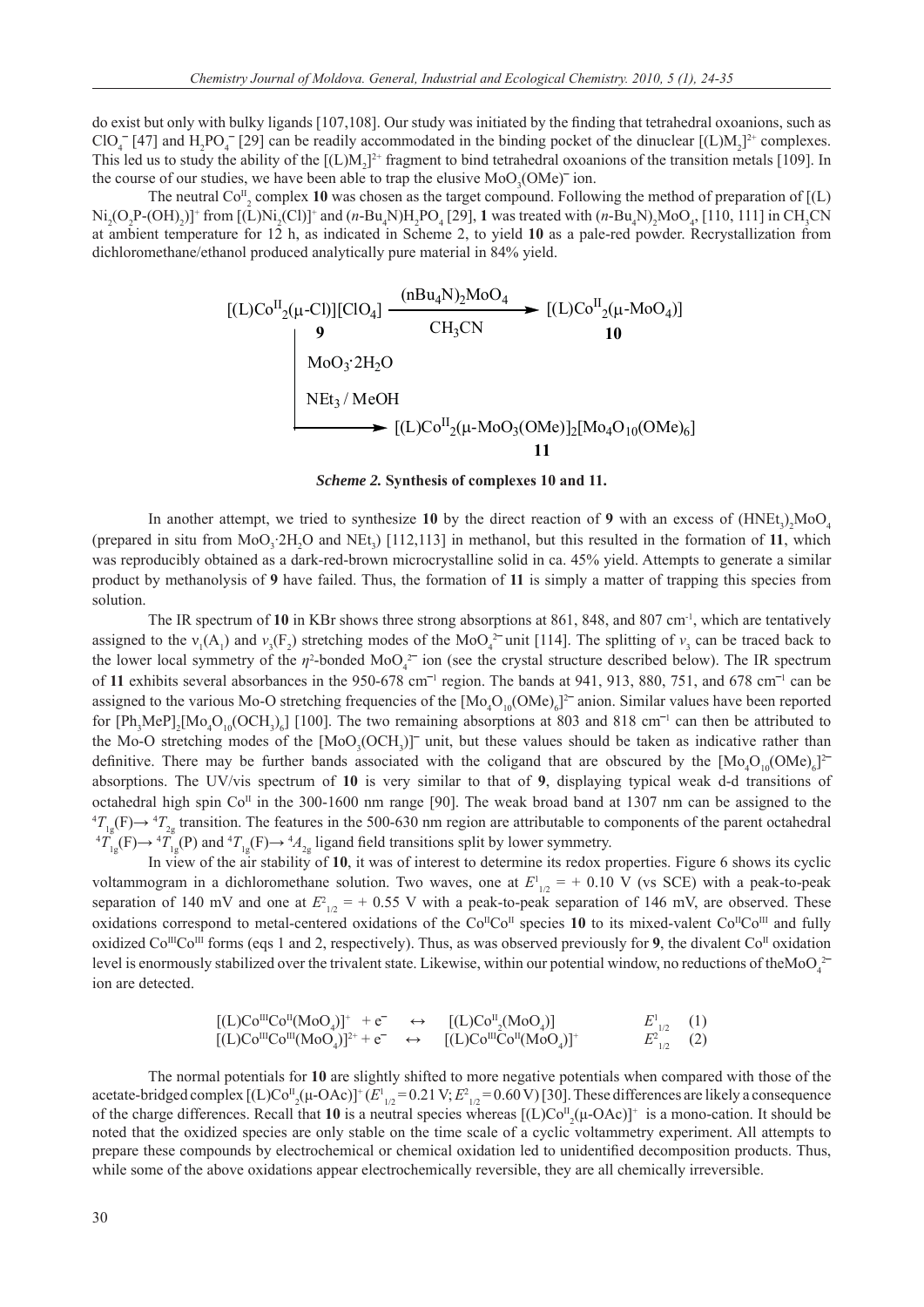

**Fig. 6. Cyclic voltammogram of 10 in dichloromethane at 295 K.**

 The X-ray crystal structures of complexes **10** and **11**·6MeOH were determined to establish the geometries about the metal ions as well as the bonding modes of the coligands.



**Fig. 7. Structure of the neutral complex 10 in**  crystals of 10·CH<sub>2</sub>Cl<sub>2</sub>. Thermal ellipsoids are drawn **at the 50% probability level. H atoms are omitted for reasons of clarity.**

**Fig. 8. Structure of the**   $[(L)Co<sup>H</sup><sub>2</sub>(MoO<sub>3</sub>(OCH<sub>3</sub>))]<sup>+</sup>$  cation in crystals of 11<sup>.6</sup>CH<sub>3</sub>OH. Thermal ellipsoids are drawn **at the 50% probability level. H atoms are omitted for reasons of clarity.**

The structure of  $10 \text{ } CH_2Cl_2$  consists of neutral complexes  $10$  and  $CH_2Cl_2$  solvate molecules. There are no intermolecular interactions between the components. Figure 7 provides an ORTEP view of the structure of **10**. The macrocycle adopts a bowl-shaped conformation, as observed in  $[(L)Co_{2}^{II}(OAc)]^{+}[30]$ . Each Co atom is coordinated by two S and three N atoms from the supporting ligand and an O atom of a  $\mu_{1,3}$ -bridging MoO<sub>4</sub><sup>2-</sup> ion in a severely distorted octahedral fashion. The distortions from the ideal octahedral geometry are manifested in the *cis* and *trans* L-Co-L bond angles, which deviate by as much as 24.9° from their ideal values. The Co-metal ligand bond lengths in 10 are very similar to those in 9, indicative of a high-spin configuration for the  $Co^{2+}$  ions [90]. The MoO<sub>4</sub><sup>2-</sup> unit is slightly tilted out of the  $Co_2O_2$  plane, with the oxo atom O(3) pointing in the direction of one benzene ring [distance O(3)···· centroid of phenyl ring = 3.612 Å]. The coordination about Mo is not perfectly tetrahedral. The mean Mo=O [1.712(7) Å] and Mo-O  $[1.761(6)$  Å] bond lengths differ by ca. 0.05 Å, and the O-Mo-O bond angles range from 106.3(3) to  $111.5(3)$ °. Similar values have been observed for other molybdato-bridged complexes[115] and for the oxo-alkoxo compounds  $MoO<sub>2</sub>(OSiPh<sub>3</sub>)<sub>2</sub>$  [104] and  $MoO<sub>2</sub>(O-2,6-t-Bu<sub>2</sub>C<sub>6</sub>H<sub>2</sub>)<sub>2</sub>$  [105]. It is also worth mentioning that the Co-O distances in **10** [mean 1.988(6) Å] are shorter than those in **11** [2.027(4) Å], an effect that may be traced to stronger electrostatic coligand-metal interactions in **10**.

The crystal structure determination of 11 $\cdot$ 6MeOH unambiguously confirmed the presence of a  $\eta^2$ -coordinated monomethyl orthomolybdate situated in the pocket of the  $[(L)Co_{2}]^{2+}$  fragment (Figure 9). Further components are a centrosymmetric  $[Mo_4O_{10}(OCH_3)_6]^2$  counterion and MeOH solvate molecules. Note that the asymmetric unit contains only half of the atoms of the formula unit. The three independent MeOH molecules are H-bonded to each other (O···O) 2.81-2.87 Å). One of them is also H-bonded to the polymolybdate ion, but there are no H bonds with the  $MoO<sub>3</sub>(OMe)$ unit. The tilting of the latter toward the *t-*Bu group of the supporting ligand is indicative of an intramolecular Van der Waals interaction  $[H(39a)\cdots H(36b)$  ) 2.313 Å].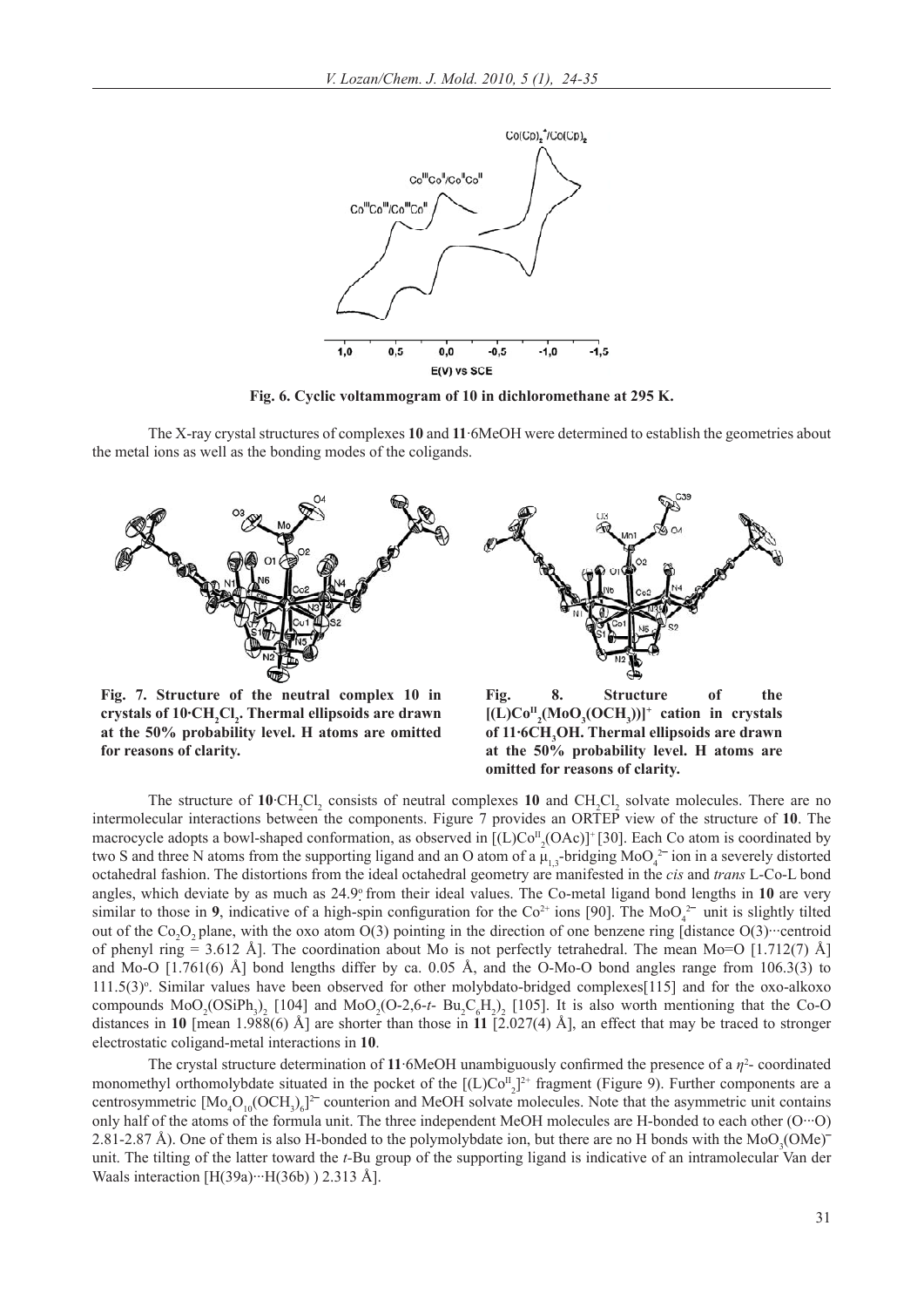The Mo-O distance to the methoxide ligand  $[1.852(5)$  Å] is significantly longer than the Mo=O distance  $[1.685- (5)$  Å] to the terminal oxo function. The Mo-O distances to the bridging oxides (mean value 1.734 Å) lie between these two extreme values. This is in contrast to the free  $MoO<sub>3</sub>(OSiCPh<sub>3</sub>)<sub>3</sub>$  on for which one long, one intermediate, and two short Mo-O distances have been reported [106]. The bonding situation in the  $MoO<sub>3</sub>(OMe)<sup>-</sup>$  ion may be described by the resonance structure depicted below, where bond orders of 2, 1.5, and 1 have been assigned to the individual M-O bonds.



It can be seen from Figure 9 that the centrosymmetric  $[Mo<sub>4</sub>O<sub>10</sub>(OMe)<sub>6</sub>]<sup>2</sup>$  counterion in 11 (Figure 8) is isostructural with that in  $(MePPh_3)_2[Mo_4O_{10}(OCH_3)_6]$  [97]. There are no unusual features as far as bond lengths and angles are concerned. The average Mo-(*μ*-O) [1.923(4) Å], Mo-OCH<sub>3</sub> [1.919(4) Å], Mo-(*μ*-OCH<sub>3</sub>) [2.135(4) Å], Mo- $(\mu_3$ -OCH<sub>3</sub>) [2.287(4) Å], and Mo-O<sub>t</sub> [1.692(4) Å] bond lengths are similar to the values of the compound above [100].



## Fig. 9. Structure of the  $[Mo_4O_{10}(OCH_3)_6]^2$  anion in crystals of 11·6CH<sub>3</sub>OH. Thermal ellipsoids are drawn **at the 50% probability level. H atoms are omitted for reasons of clarity.**

In summary, we have been able to trap a monomethyl orthomolybdate in the binding pocket of the  $[(L)Co<sub>2</sub>]<sup>2+</sup>$ fragment. Work in progress is directed toward the synthesis of other ortho esters of the transition metals by taking advantage of the steric protection offered by the supporting ligand. These compounds may also exhibit novel reactivity features that are not seen for the free oxoanions.

#### **5. Conclusions**

The main findings of these investigations can be summarized as follows: a) It was prepared the first stable dinuclear nickel(II) borohydrido-bridged complex of a macrodinucleating hexaaza-dithiophenolate ligand  $(L^2)$ ; b) the steric protection-offered by the supporting ligand  $L^2$  allows for the preparation and isolation of stable hydrosulfide complexes of labile transition metal ions; c) the  $[(L)Ni_{2}(\mu-BH_{4})]^{+}$  complex reacts rapidly with elemental sulphur and represents a versatile starting material for  $[(L)Ni_{2}(\mu-SH)]^{+}$  and polysulfide complexes such as  $[\{(L)Ni_{2}\} _{2}(\mu-S_{6})]^{2+}$ ; d) it was demonstrate that the parent  $MoO<sub>3</sub>(OCH<sub>3</sub>)<sup>-</sup>$  complex can be stabilized by the steric protection of the supporting ligand  $L^2$  in the dinuclear cobalt complex  $[(L)Co^T]_2^{2+}$ . Work in progress in this area directed toward the synthesis of new macrocyclic complexes with more deeper binding cavities.

## **Acknowledgements**

 The author is thankful for Prof. B.Kersting (University of Leipzig, Germany) for providing facilities of work in his research group and the German DAAD for financial support.

# **References**

[1]. Canary, J. W.; Gibb, B. C. Prog. Inorg. Chem. 1997, 45, 1–83.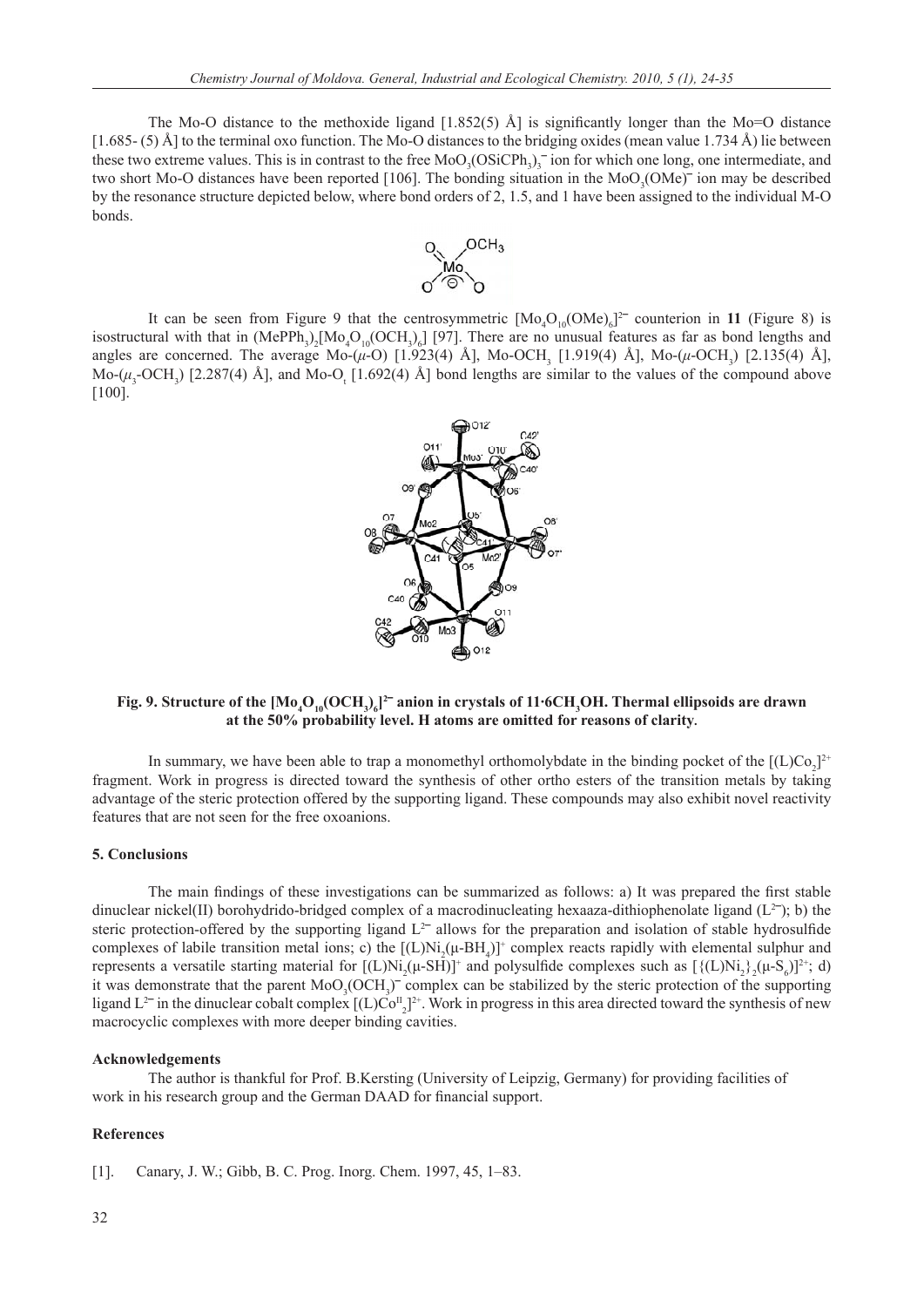- [2]. Wieser, C.; Dieleman, C. B.; Matt, D. Coord. Chem. Rev. 1997, 165, 93–161.
- [3]. Poorters, L.; Armspach, D.; Matt, D.; Toupet, L.; Jones, P. G. Angew.Chem. 2007, 119, 2717–2719; Angew. Chem., Int. Ed. 2007, 46, 2663-2665.
- [4]. Hammes, B. S.; Ramos-Maldonado, D.; Yap, G. P. A.; Liable-Sands, L.; Rheingold, A. L.; Young, V. G., Jr.; Borovik, A. S Inorg. Chem. 1997, 36, 3210–3211.
- [5]. Rohde, J.-U.; In, J.-H.; Lee, M. H.; Brennessel, W. W.; Bukowski, M. R.; Stubna, A.; Munck, E.; Nam, W.; Que, L, Jr. Science 2003, 299, 1037–1039.
- [6]. Reetz, M. T.; Waldvogel, S. R. Angew. Chem. 1997, 109, 870–873; Angew. Chem., Int. Ed. Engl. 1997, 36, 865- 867.
- [7]. Ooi, T.; Kondo, Y.; Maruoka, K. Angew. Chem. 1998, 110, 3213– 3215; Angew. Chem. Int. Ed. 1998, 37, 3039- 3041.
- [8]. Yoshizawa, M.; Takeyama, Y.; Kusukawa, T.; Fujita, M. Angew. Chem. 2002, 114, 1403–1405; Angew. Chem., Int. Ed. 2002, 41, 1347-1349.
- [9]. Engeldinger, E.; Armspach, D.; Matt, D. Angew. Chem. 2001, 113, 2594–2597; Angew. Chem. Int Ed. 2001, 40, 2526-2529.
- [10]. Slagt, V. F.; Reek, J. N. H.; Kramer, P. C. J.; van Leeuwen, P. W. N. M. Angew. Chem. 2001, 113, 4401– 4404; Angew. Chem., Int. Ed. 2001, 40, 4271-4274.
- [11]. Yandulov, D. V.; Schrock, R. R. Science 2003, 301, 76–83.
- [12]. Rondelez, Y.; Bertho, G.; Reinaud, O. Angew. Chem. 2002, 114, 1086–1088; Angew. Chem.Int. Ed. 2002, 41, 1044-1046.
- [13]. Cameron, B. R.; Loeb, S. J.; Yap, G. P. A. Inorg. Chem. 1997, 36, 5498–5504.
- [14]. Kitayima, N.; Tolman, W. B. Prog. Inorg. Chem. 1995, 43, 419–531.
- [15]. Trofi menko, S. Scorpionates: The Coordination Chemistry of Polypyrazolylborate Ligands; Imperial College Press: London U.K., 1999.
- [16]. MacBeth, C. E.; Golombek, A. P.; Young, V. G., Jr.; Yang, C.; Kuczera, K.; Hendrich, M.P.; Borovik, A. S. Science 2000, 289, 938–941.
- [17]. Cho, J.; Yap, G. P. A.; Riordan, C. G. Inorg. Chem. 2007, 46, 11308–11315.
- [18]. Desrochers, P. J.; Cutts, R. W.; Rice, P. K.; Golden, M. L.; Graham, J. B.; Barclay, T. M.; Cordes, A. W. Inorg. Chem. 1999, 38, 5690–5694.
- [19]. Herold, S.; Lippard, S. J. J. Am. Chem. Soc. 1997, 119, 145–156. He, C.; Lippard, S. J. J. Am. Chem. Soc. 1998, 120, 105–113.
- [20]. Hagadorn, J. R.; Que, L, Jr.; Tolman, W. B. J. Am. Chem. Soc. 1998, 120, 13531–13532.
- [21]. Du Bois, J.; Mizoguchi, T. J.; Lippard, S. J. Coord. Chem. Rev. 2000, 200-202, 443-485.
- [22]. Marr, A. C.; Spencer, D. J. E.; Schroder, M. Coord. Chem. Rev. 2001, 219-221, 1055–1074.
- [23]. Brooker, S. Coord. Chem. Rev. 2001, 222, 33–56.
- [24]. Lozan, V.; Loose, C; Kortusb, J; Kersting, B.Coord. Chem. Rev. 2009, 253, 2244–2260.
- [25]. Lozan, V.; Kersting, B. Inorg. Chem. 47 (2008) 5386.
- [26]. Kersting, B.; Steinfeld, G. Chem. Commun. 2001, 1376–1377.
- [27]. Klingele, M. H.; Steinfeld, G.; Kersting, B. Z. Naturforsch. 2001, 56b, 901–907.
- [28]. Hausmann, J.; Klingele, M. H.; Lozan, V.; Steinfeld, G.; Siebert, D.; Journaux, Y.; Girerd, J.-J.; Kersting, B. Chem.Eur. J. 2004, 10, 1716–1728.
- [29]. Kersting, B. Angew. Chem. 2001, 113, 4109–4112; Angew. Chem., Int. Ed. 2001, 40, 3987-3990.
- [30]. Kersting, B.; Steinfeld, G. Inorg. Chem. 2002, 41, 1140–1150.
- [31]. Steinfeld, G.; Lozan, V.; Kersting, B. Angew. Chem. 2003, 115, 2363-2365; Angew. Chem., Int. Ed. 2003, 42, 2261-2263.
- [32]. Lozan, V.; Buchholz, A.; Plass, W.; Kersting, B. Chem. Eur. J. 2007, 13, 7305–7316.
- [33]. Klingele, J.; Klingele, M. H.; Baars, O.; Lozan, V.; Buchholz, A.; Leibeling, G.; Plass, W.; Meyer, F.; Kersting, B. Eur. J. Inorg. Chem. 2007, 5277–5285.
- [34]. Pierpont, C.G.; Hendrickson, D.N.; Duggan, D.M.; Wagner, F.; Barefield, E.K. Inorg. Chem. 1975, 14, 604.
- [35]. Chaudhuri, P.; Guttmann, M.; Ventur, D.; Wieghardt, K.; Nuber, B.; Weiss, J. J. Chem. Soc., Chem. Commun. 1985, 1618.
- [36]. Ribas, J.; Escuer, A.; Monfort, M.; Vicente, R.; Cortes, R.; Lezama, L.; Rojo, T. Coord. Chem. Rev. 1999, 193–195, 1027.
- [37]. Hollemann, A.F.; Wiberg, E. Lehrbuch der Anorganischen Chemie, Walter de Gruyter, Berlin, 1985, Vol. 91, (100 ed, p. 557).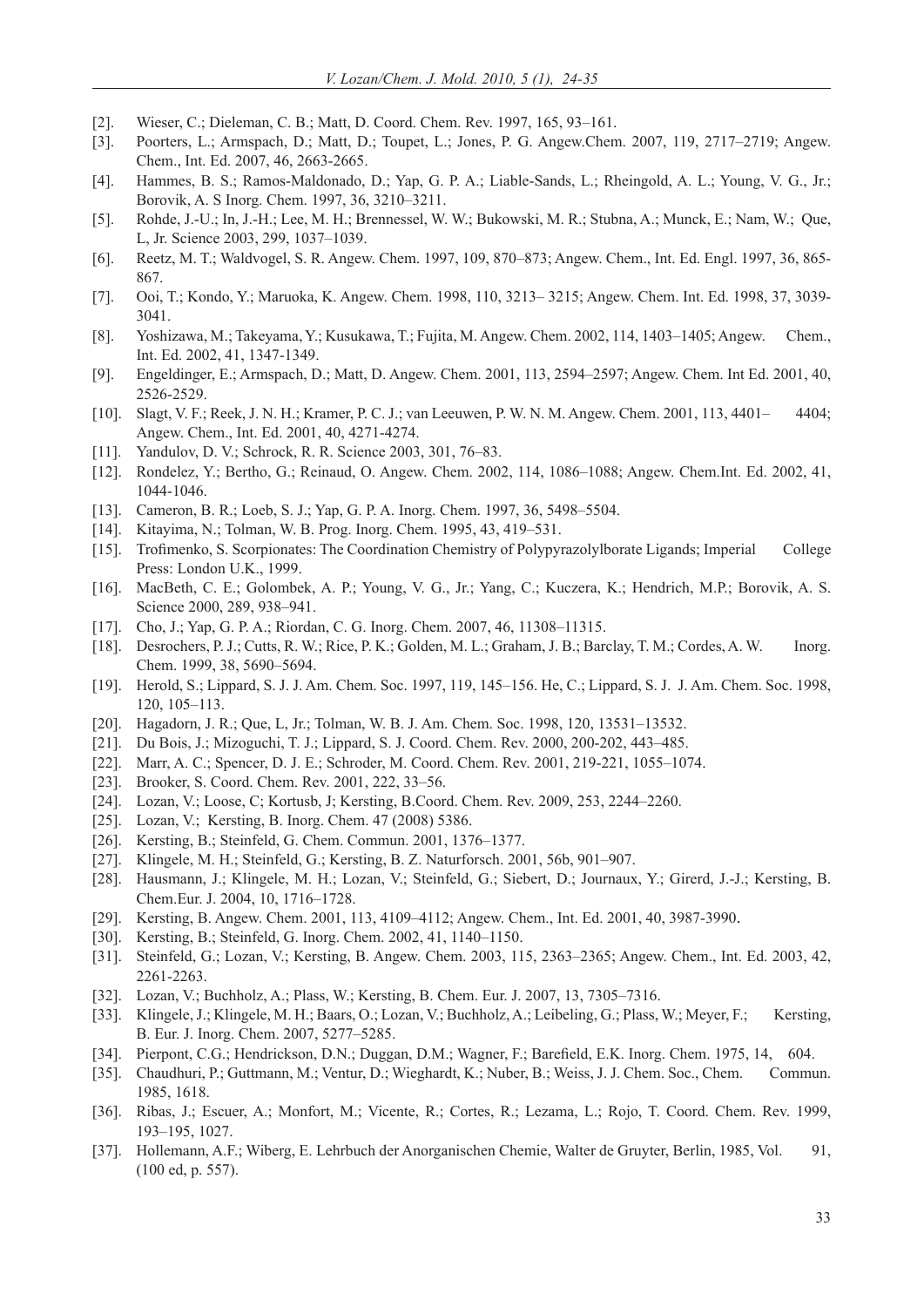- [38]. Sellmann, D.; Kunstmann, H.; Knoch, F.; Moll, M. Inorg. Chem. 1988, 27, 4183.
- [39]. Sellmann, D.; Soglowek, W.; Knoch, F.; Moll, M. Angew. Chem. 1989, 101, 1244; Angew. Chem., Int. Ed. Engl. 1989, 28, 1271.
- [40]. Henderson, R.A.; Leigh, G.J.; Pickett, C.J. Adv. Inorg. Chem. Radiochem. 1983, 27, 197.
- [41]. Sutton, D. Chem. Rev. 1993, 93, 995.
- [42]. Sellmann, D.; Engl, K.; Heinemann, F.W.; Sieler, J. Eur. J. Inorg. Chem. 2000, 1079.
- [43]. Matsumoto, K.; Koyama, T.; Koide, Y. J. Am. Chem. Soc. 1999, 121, 10913.
- [44]. Matsukawa, S.; Kuwata, S.; Ishii, Y.; Hidai, M. J.Chem. Soc., Dalton Trans. 2002, 2737.
- [45]. Blum, L.; Williams, I.D.; Schrock, R.R. J. Am. Chem. Soc. 1984, 106, 8316.
- [46]. Murray, R.C.; Schrock, R.R. J. Am. Chem Soc. 1985, 107, 4557.
- [47]. Lozan, V.; Kersting, B. Eur. J. Inorg. Chem. 2007, 1436–1443.
- [48]. Evans, D.J.; Pickett, C.J. Chem. Soc. Rev., 2003, 32, 268.
- [49]. (a) Marr, A.C.; Spencer D.J.E.; Schroder, M. Coord. Chem. Rev., 2001, 219–221, 1055; (b) Brooker, S. Coord. Chem. Rev., 2001, 222, 33–56.
- [50]. Grapperhaus, C.A.; Darensbourg, M.Y. Acc. Chem. Res., 1998, 31, 451.
- [51]. Lai, C.-H.; Reibenspies, J.H.; Darensbourg, M.Y. Angew. Chem., Int. Ed. Engl., 1996, 35, 2390.
- [52]. Davies, S.C.; Evans, D.J.; Hughes, D.L.; Longhurst, S.; Sanders, J.R. Chem. Commun., 1999, 1935.
- [53]. Sellmann, D.; Geipel, F.; Lauderbach, F.; Heinemann, F.W. Angew. Chem., Int. Ed., 2002, 41, 632.
- [54]. Gloaguen, F.; Lawrence, J.D.; Rauchfuss, T.B. J. Am. Chem. Soc., 2002, 124, 726.
- [55]. Amoroso, A.J.; Chung, S.S.M.; Spencer, D.J.E.; Danks, J.P.; Glenny, M.W.; Blake, A.J.; Cooke, P.A.; Wilson, C.; Schroder, M. Chem. Commun., 2003, 2020.
- [56]. Desrochers, P.J.; LeLievre, S.; Johnson, R.J.; Lamb, B.T.; Phelps, A.L.; Cordes, A.W.; Gu, W.; Cramer, S.P. Inorg. Chem., 2003, 42, 7945.
- [57]. Curtis, N.F. J. Chem. Soc., 1965, 924.
- [58]. Marks T.J.; Kolb, J.R. Chem. Rev., 1977, 77, 263.
- [59]. Alvarez, H.M.; Krawiec, M.; Donovan-Merkert, B.T.; Fouzi M.; Rabinovich, D. Inorg. Chem., 2001, 40, 5736.
- [60]. Kuwata, S.; Hidai, M. Coord. Chem. Rev. 2001, 213, 211–305.
- [61]. Huang, S. D.; Lai, C. P.; Barnes, C. L. Angew. Chem. 1997, 109, 1961–1964; Angew. Chem., Int. Ed. Engl. 1997, 36, 1854-1856.
- [62]. Howard, W. A.; Parkin, G. Organometallics 1993, 12, 2363–2366.
- [63]. Rombach, M.; Vahrenkamp, H. Inorg. Chem. 2001, 40, 6144–6150.
- [64]. Zhang, Y.; Zuo, J.-L.; Zhou, H.-C.; Holm, R. H. J. Am. Chem. Soc. 2002, 124, 14292–14293.
- [65]. Howard, J. B.; Rees, D. C. Chem. Rev. 1996, 96, 2965–2982.
- [66]. Fontecilla-Camps, J. C.; Volbeda, A.; Cavazza, C.; Nicolet, Y. Chem. Rev. 2007, 107, 4273-4303.
- [67]. Doukov, T. I.; Iverson, T. M.; Seravalli, J.; Ragsdale, S. W.; Drennan, C. L. Science. 2002, 298, 567-572.
- [68]. Peters, J. W.; Lanzilotta, W. N.; Lemon, B. J.; Seefeldt, L. C. Science 1998, 282, 1853–1858.
- [69]. a) Swenson, D.; Baenziger, N. C.; Coucouvanis, D. J. Am. Chem. Soc. 1978, 100, 1932–1934. b) Stavropoulos, P.; Carrie, M.; Muetterties, M. C.; Holm, R. H. J. Am. Chem. Soc. 1990, 112, 5385–5387. c) Wilker, J. J.; Gelasco, A.; Pressler, M. A.; Day, R. O.; Maroney, M. J. J. Am. Chem. Soc. 1991, 113, 6342–6343. d) Marganian, C. A.; Vazir, H.; Baidya, N.; Olmstead, M. M.; Mascharak, P. K. J. Am. Chem.Soc. 1995, 117, 1584–1594.
- [70]. 70. a) Liu, X.; Ibrahim, S. K.; Tard, C.; Pickett, C. J. Coord. Chem. Rev. 2005, 249, 1641–1652. b) Bouwman, E.; Reedijk, J. Coord. Chem. Rev. 2005, 249, 1555–1581. c) Mealli, C.; Rauchfuss, T. B. Angew. Chem. 2007, 119, 9100–9102; Angew. Chem. 2007, 46, 8942-8944. d) Eckert, N. A.; Dougherty, W. G.; Yap, G. P. A.; Riordan, C. G. J. Am. Chem. Soc. 2007, 129, 9286–9287.
- [71]. Gaffney, T. R.; Ibers, J. A. Inorg. Chem. 1982, 21, 2857–2859.
- [72]. Rauchfuss, T. B.; Ruffing, C. J. Organometallics 1982, 1, 400–401.
- [73]. Mueting, A. M.; Boyle, P.; Pignolet, L. H. Inorg. Chem. 1984, 23, 44–48.
- [74]. Krebs, B.; Bobb, W.; Wellmer, H.-J.; Wiesmann, K. Z. Anorg. Allg.Chem. 1994, 620, 1234–1246.
- [75]. Journaux, Y.; Lozan, V.; Hausmann, J.; Kersting, B. Chem. Commun. 2006, 83–84.
- [76]. Lalancette, J. M.; Freche, A.; Brindle, J. R.; Laliberte, M. Synthesis 1972, 526–532.
- [77]. Banister, A. J.; Barr, D.; Brooker, A. T; Clegg, W.; Cunnington, M. J.; Doyle, M. J.; Drake, S. R.; Gill, W. R.; Manning, K.; Raithby, P. R.; Snaith, R.; Wade, K.; Wright, D. S. J. Chem.Soc., Chem. Commun 1990, 105–106.
- [78]. Beck, W.; Danzer, W.; Hoferm, R. Angew. Chem. 1973, 85, 87–88; Angew. Chem., Int. Ed. Engl. 1973, 12, 77-78.
- [79]. Janz, G. J.; Coutts, J. W.; Downey, J. R.; Roduner, E. Inorg. Chem. 1976, 15, 1755–1759.
- [80]. Lever, A. B. P. Inorganic Electronic Spectroscopy, 2nd edition; Elsevier Science: Amsterdam, 1984.
- [81]. Beissel, T.; Glaser, T.; Kesting, F.; Wieghardt, K.; Nuber, B. Inorg. Chem. 1996, 35, 3936–3947.